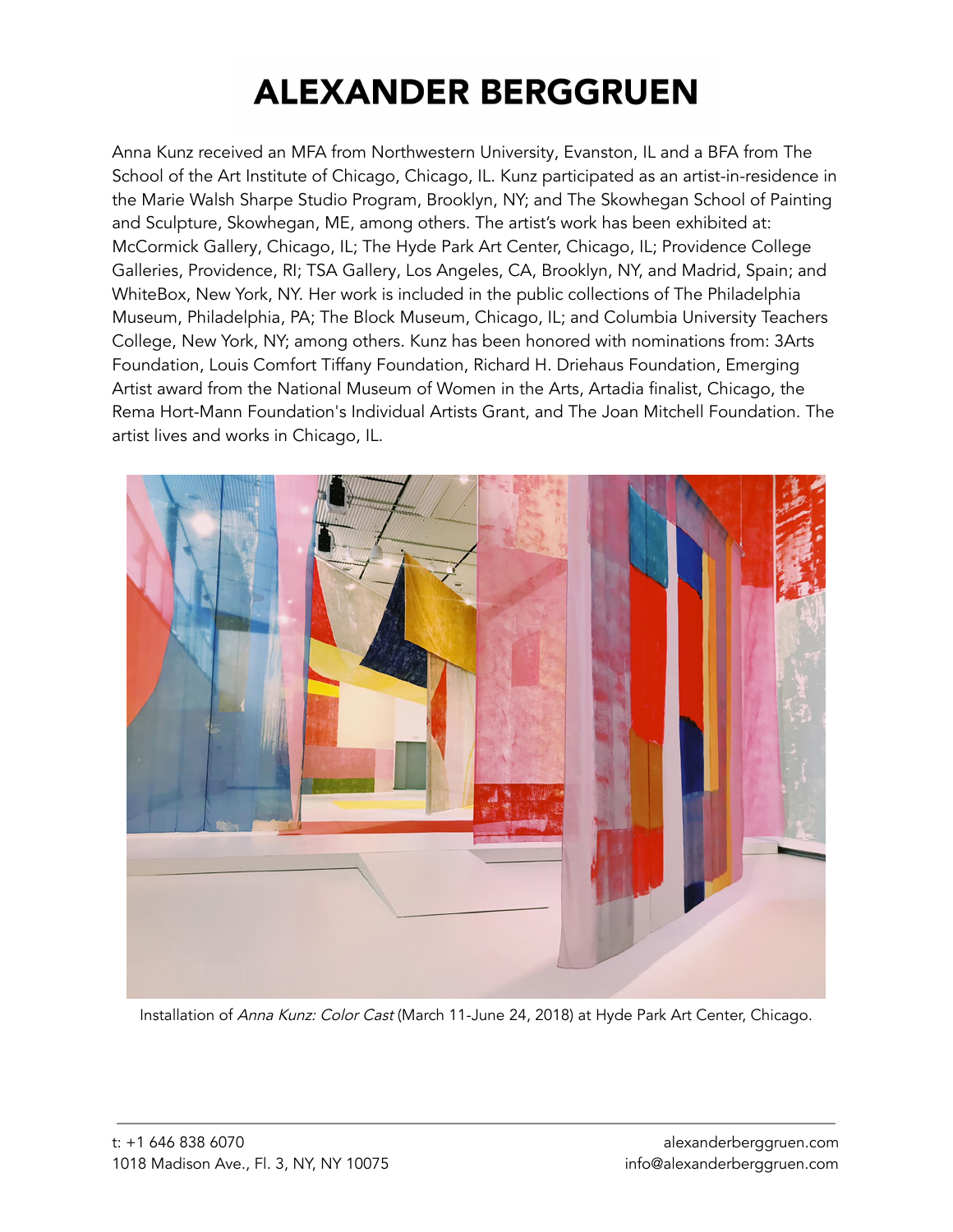

Anna Kunz Volume and Fracture, 2021 acrylic on canvas 60 x 66 in. (152.4 x 167.6 cm.) Private collection. Included in Shapes (April 21-May 27, 2021) at Alexander Berggruen, NY.



Installation view of Anna Kunz's 2021 The Blue Magnitude included in Shapes (April 21-May 27, 2021) at Alexander Berggruen, NY.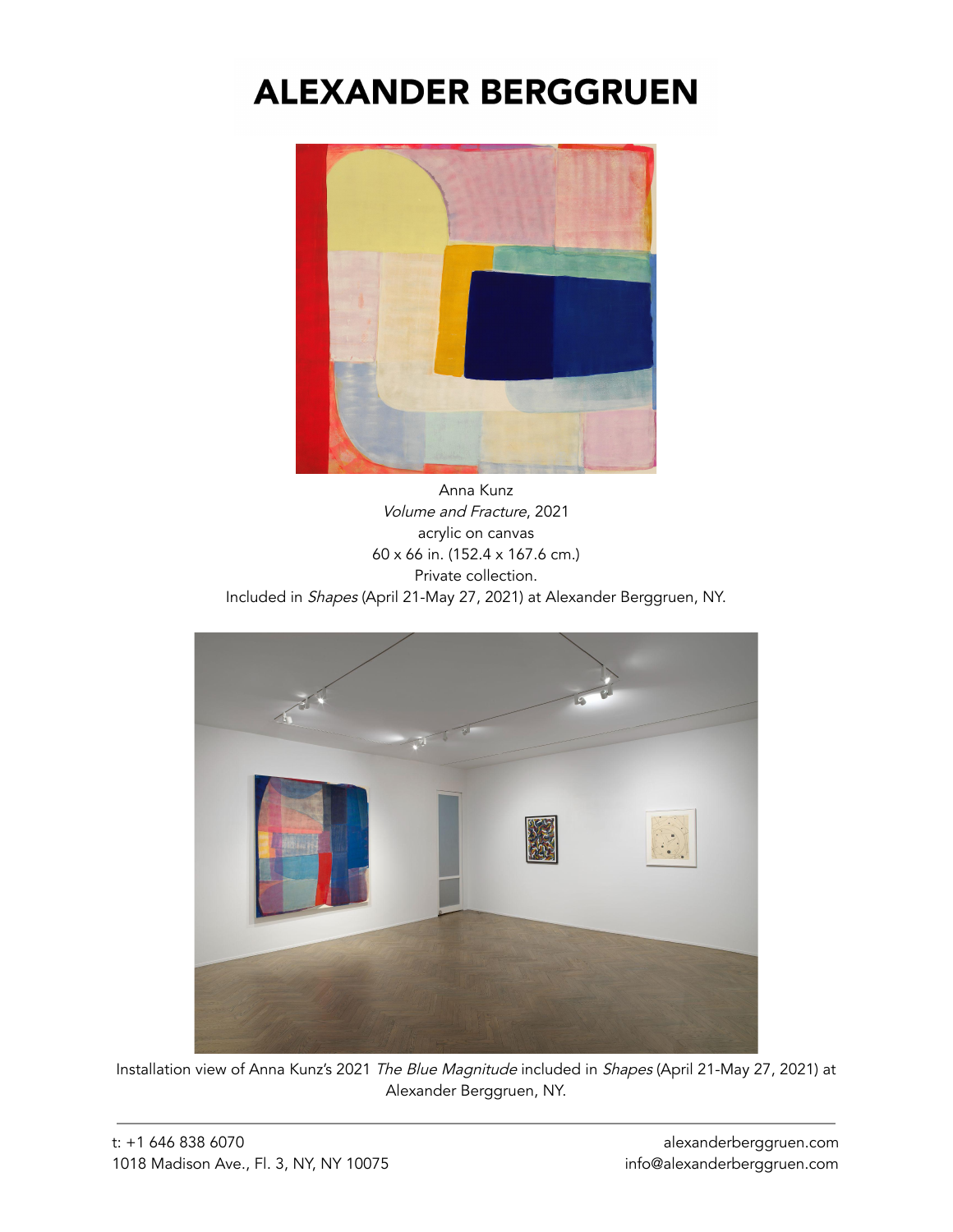### ANNA KUNZ

Chicago, IL

### EDUCATION

- 2009 The Skowhegan School of Painting and Sculpture, Skowhegan, ME
- 2000 MFA, Northwestern University, Evanston, IL
- 1991 BFA, The School of the Art Institute of Chicago, Chicago, IL

### SOLO EXHIBITIONS

- 2022 Anna Kunz: Naked Light, Galleri Urbane, Dallas, TX
- 2021 Anna Kunz: With Rays, Alexander Berggruen, New York, NY
- 2020 THE BLUE MAGNITUDE, McCormick Gallery, Chicago, IL
- 2019 Anna Kunz, New Work, Galleri Urbane, Dallas TX
- 2018 Color Cast, The Hyde Park Art Center, Chicago, IL
- 2017 HEROES FOR GHOSTS, Galleri Urbane, Dallas TX Physical Sunshine, The Riverside Art Center, Riverside, IL Venus, Providence College Galleries, Providence, RI, curated by Jamilee Lacy Color Scores, The University Club of Chicago, Chicago, IL Yellow Pinto, McCormick Gallery, Chicago, IL
- 2014 Paintings for other Places, 737 N. Michigan Avenue, Chicago, IL
- 2010 Eidolon, Commissioned Courtyard Installation, Smart Museum of Art, University of Chicago, IL

### GROUP EXHIBITIONS

- 2022 Drawing with Scissors: Contemporary Works in Conversation with Matisse's Jazz, Berggruen Gallery, San Francisco, CA
- 2021 Feelings are Facts, POKER FLATS, Williamstown, MA, curated by Jared Quinton Shapes, Alexander Berggruen, NYC
- 2020 Sexy Brutal, RUSCHMAN, CHICAGO
- 2019 Inquiry Into Abstraction, DAAP Galleries, University of Cincinnati, curated by Mark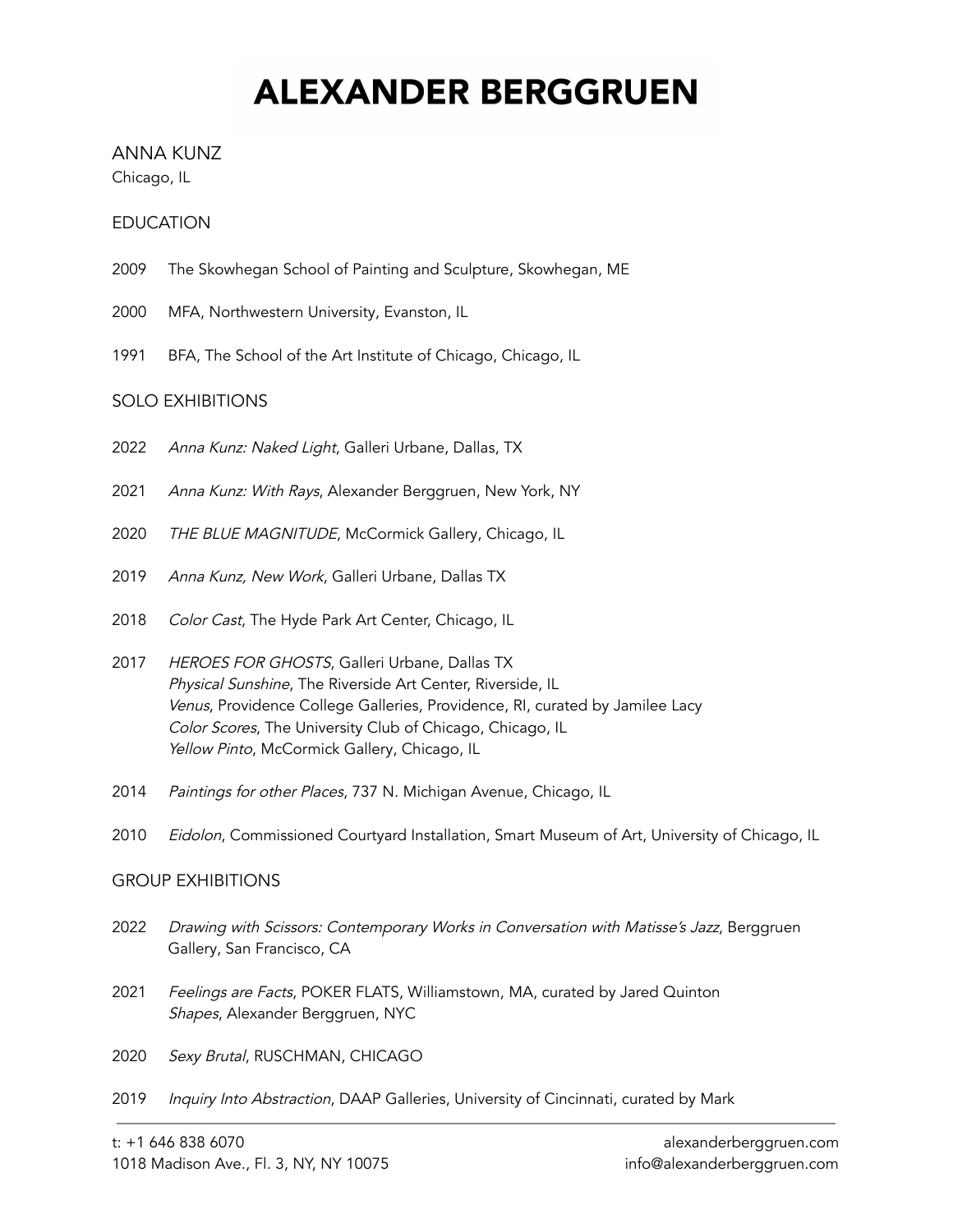Brosseau, with Rachael Beach, Claire Grill, Martha Clippinger, Emil Robinson All Well and Good, with Andrew Masullo, David Krueger, Ad Minoliti, Robert Chase Heishman, curated by Eric Ruschman Fresh Paint, The Golden Family Foundation, New Berlin, NY

- 2018 Hover, Vibrate, Swell, Reverse, TSA LA, Los Angeles, CA, curated by Claudine Isé, including works by Lecia Dole-Recio, Yunhee Min, Josue Pellot, and Michelle Wasson
- 2017 Tetrachromat Seeing Color Differently, Metropolitan Capital Bank, Chicago, IL Invisible. Visible, Divisible, Co-Prosperity Sphere, Chicago, IL, curated by Tom Tourlemke Echo Spectrum, curated by Kirk Stoller and Mel Prest, Trestle Gallery, Brooklyn, NY Paintings, Process, Material, Texture, Galleri Urbane, Dallas, TX C2C Project Space, San Francisco CA, with Christopher K Ho and Drew Bennett
- 2016 Chicago Artist Coalition, The Annual, curated by Edra Soto So Much Land, McCormick Gallery, Chicago, IL, curated by Jessica Cochran Known Unknowns, Cleve Carney Gallery, College of Dupage, IL SYNAPSE, curated by Meg Duguid, Columbia College Chicago, IL Heart of the Matter, The Donnelley Foundation curatorial residency, Group Exhibition: Josue Pellot, Jovencio De La Paz, Anna Kunz, Laura Davis, Howard Fonda who cares for the sky, SABINA OTT, Hyde Park Art Center, Chicago, IL
- 2015 Formal Loose, Curated by Jennifer Murray with Samantha Bittman, Loyola University Gallery, Chicago, IL Complimentary Width, Anna Kunz, Jose Lerma, Josue Pellot, The Franklin, Chicago, IL
- 2014 JUST MAD fair, TSA GALLERY, Madrid, Spain Verge, Curated by Mie Olise with Katherine Bradford, Amy Feldman, Emily Lambert, Florian Meisenberg and Jason Stopa, Munch Gallery, NYC, NY
- 2013 Flatfile, TSA Gallery Brooklyn, NY Storefront, Justin Witte, curator, Chicago, IL Ornament: Sabina Ott, Michelle Grabner, Michelle Wasson, Matthew Girson, Anna Kunz, Phyllis Bramson, Riverside Art Center, Riverside, IL EXPO/CHICAGO, Rhona Hoffman Gallery, Chicago, IL Angular Seduction, curated by Vincent Como, TSA Gallery, Brooklyn NY Honk if You Love Painting, Terrain Exhibitions, Oak Park, IL
- 2012 EXPO/CHICAGO Artadia Finalist Exhibition, curated by Steven Bridges Bushwick Blackout, curated by Rachael Fainter, The Shirey Project, Brooklyn NY Thomas Nozkowski, Michelle Wasson, Michelle Bollinger and Anna Kunz, Sonnenschein Gallery, Lake Forest College, Lake Forest, IL AREA, Chicago Artists Month at Hairpin Arts Center, Logan Square, Chicago Spectral Landscape, curated by Pamela Fraser and John Neff, UIC Gallery 400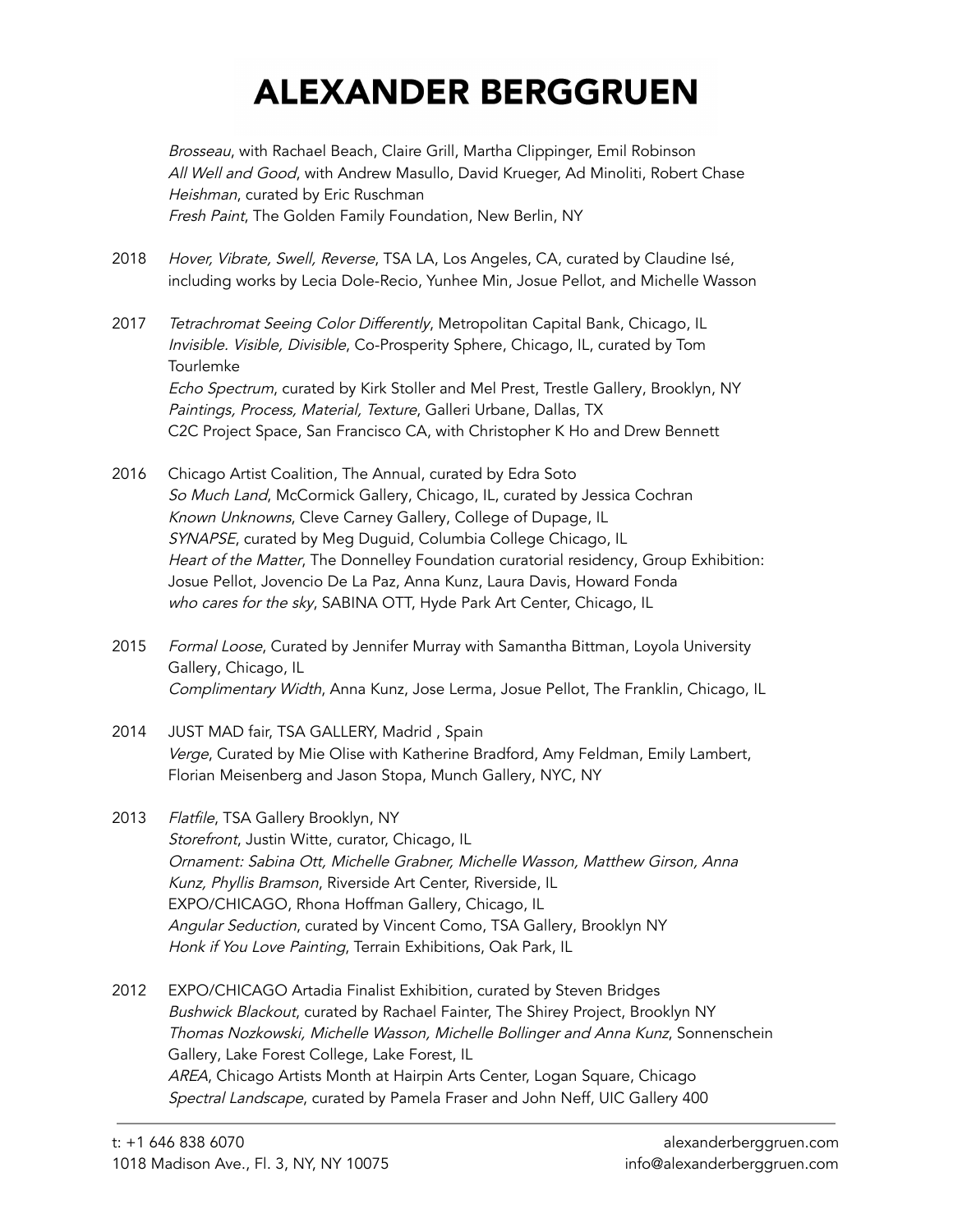Luminae: Anna Kunz, Louise Fishman, Alexandra Phillips, WhiteBox, NYC

- 2011 Deck the Walls, Sardine, Brooklyn, NY Color: Fully Engaged, Columbia College Chicago A+D Gallery, Chicago, IL Ai Wei Wei Auction, WhiteBox, NYC
- 2010 The Marie Walsh Studios Open, DUMBO, Brooklyn, NY Quarterly Project- REGISTERS, Gallery LVL3, Chicago, IL I Know What You Did Last Summer, St. Cecilia's Convent, Brooklyn, NY Collage From Then to Now, Thomas McCormick Gallery, Chicago, IL Bad At Sports, Apex Art, New York City, NY Portable Caves, HJBK Space, Brooklyn, NY

#### PROJECTS

- 2012 The Industry of the Ordinary, Collaboration with Paige Caldarella, The Chicago Cultural Center, Chicago, IL The Seldoms, Décor for Premier, Exit Disclaimer; Science and Fiction Ahead, by Carrie Hanson, The Dance Center, Columbia College, Chicago, IL Publishing new monotypes: Oehme Graphics, Steamboat Springs, CO
- 2009 Event-Décor in collaboration with Merce Cunningham Dance Company, New York City, NY, Chicago, IL Décor "In the Mirror Room", Paige Cunningham, Choreographer, Chicago, IL

### COMMUNITY PROJECTS

- 2009 Chicago Public Libraries, Logan Square Branch Commission
- 2006 The Association House of Chicago Children and LISTO Teen Group in Collaboration with Anna Kunz
- 2005 Author: The Glimmer Project: Second Graders and Abstraction, The University of Chicago Lab School
- 2004 Lycee Francais, Chicago, IL Color Workshop, Visiting Artist

#### SELECTED AWARDS

- 2018 Golden Family Foundation Residency, New Berlin, New York
- 2014 Edward Albee Foundation Artist Residency MAD ART FAIR MADRID, ANNA KUNZ:First Place, TSA GALLERY BROOKLYN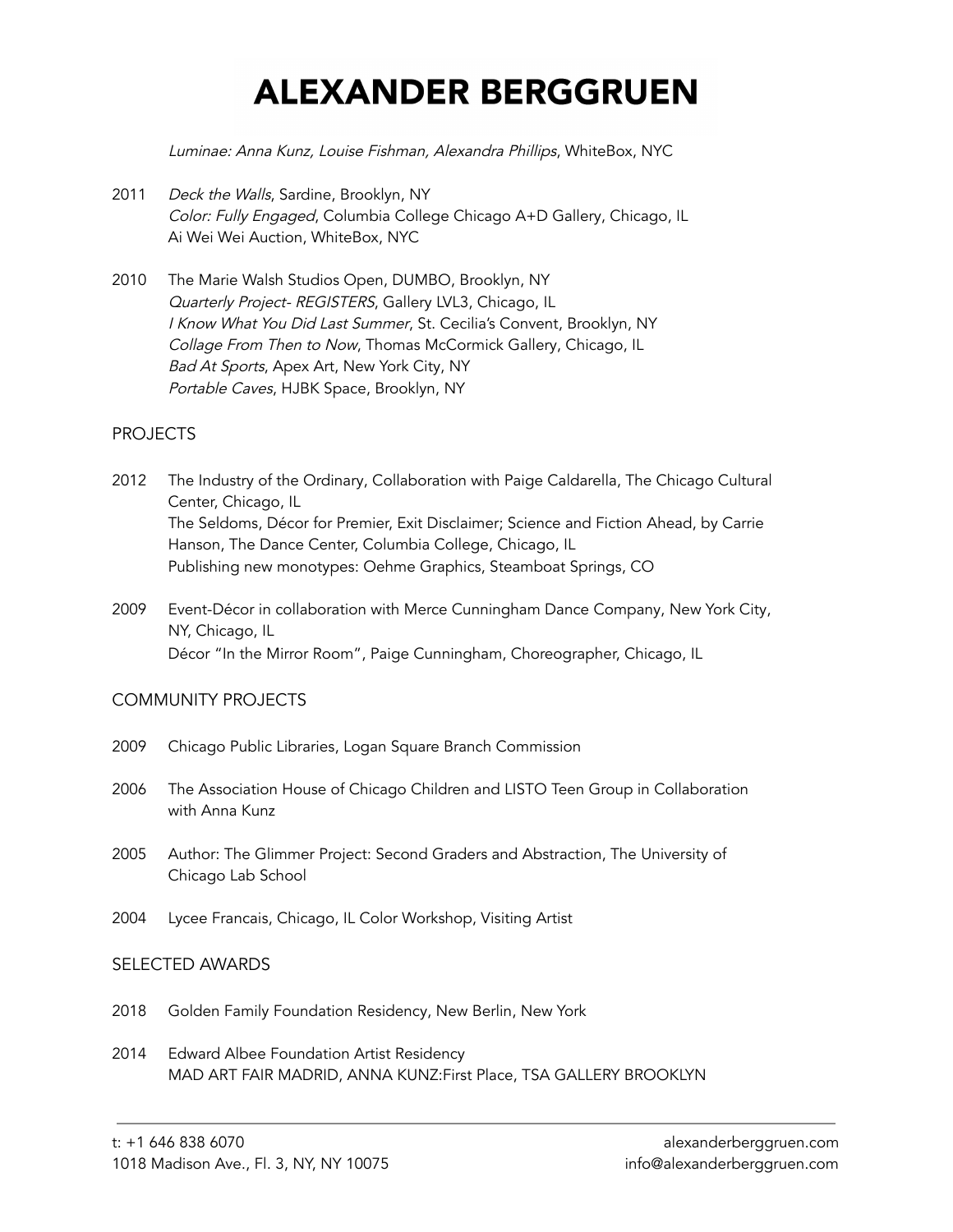- 2010-2011 The Space Program Marie Walsh Sharpe Art Foundation, NY, New York
- 2009 Skowhegan School of Painting and Sculpture, Skowhegan, ME
- 2001 Roger Brown Artist Residency, New Buffalo, MI
- 2000 Union League Civic and Arts Foundation, Chicago, IL Northwestern University, Teaching Assistantship, Evanston, IL

#### NOMINATIONS

- 2021 3ARTS Chicago Award Nomination
- 2020 Joan Mitchell Foundation
- 2017 Three Arts Award, Chicago, IL
- 2012 Artadia Fund for Art and Dialog, Chicago, IL
- 2011 The Rema Hort Mann Foundation Individual Artists Award, NYC
- 2008 Driehaus Foundation Artists Award Young Artists Award/Midwest, National Museum of Women in the Arts, Washington D.C.
- 2007 The Louis Comfort Tiffany Award
- 2003 The Rolex Mentor Protégé Arts Program

#### SELECTED PUBLIC COLLECTIONS

Chicago Public Library Logan Square Prudential Building of Chicago The Philadelphia Museum The Block Museum Fidelity Investments Aaron Corporation R.R. Donnelly Citicorp Progressive Corporation Capitol One Turner Broadcasting Company Columbia University Teacher's College St. Salvador's College, Scotland